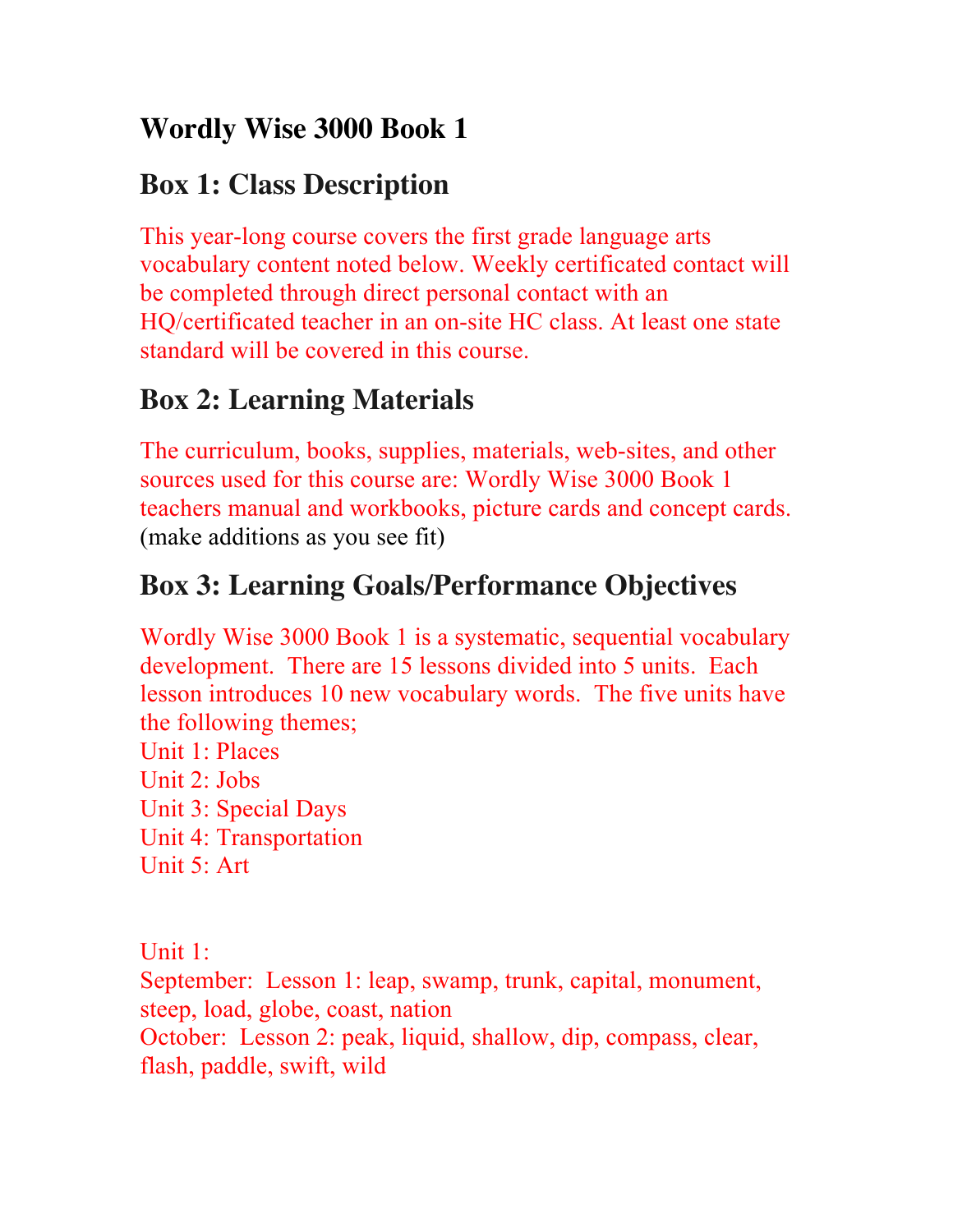Lesson 3: desert, bend, stump, temperature, dusk, enormous, decay, volcano, skeleton, prehistoric

November: Unit 2: Lesson 4: thick, utensils, solid, separate, uneven, close, flaky, shape, boil, sprinkle

First ½ of Lesson 5: sway, property, arrange, rusty, attach

December: Second ½ of Lesson 5: design, stormy, batteries, section, raise

January: Lesson 6: meet, cranky, train, injured, hatch, reverse, exhibit, misty, tropical, surface

Unit 3: Lesson 7: cross, wagon, weave, fancy, tame, lively, chore, pile, ripe, hollow

February: Lesson 8: perform, fan, bashful, costume, modern, switch, ancient, action, entire, whirl

Lesson 9: level, funnel, lean, object, reflect, fair, splendid, stake, remain, rapid

March: Unit 4: Lesson 10: filthy, motion, spray, hang, tank, scratch, entrance, vehicle, brakes, remove

Lesson 11: headlight, pattern, caution, alone, gleaming, eager, adjust, steady, exercise, complete

April: Lesson 12: chart, button, view, land, tearful, whole, astronaut, dim, scale, tilt

Unit 5:Lesson 13: awkward, tide, construct, tower, drop, bold, divide, equal, length, receive

May: Lesson 14: simple, rude, wind, sob, damaged, meadow, atmosphere, crash, search, clever

Lesson 15: month, mural, imitate, applause, photograph, grow, rise, mature, memory, artistic

June: Review words in lessons 1-15.

(make additions and deletions as you see fit)

#### **Box 4: Learning Activities**

The first three-four days of the week the student will complete a lesson from the curriculum mentioned above. The lesson will be